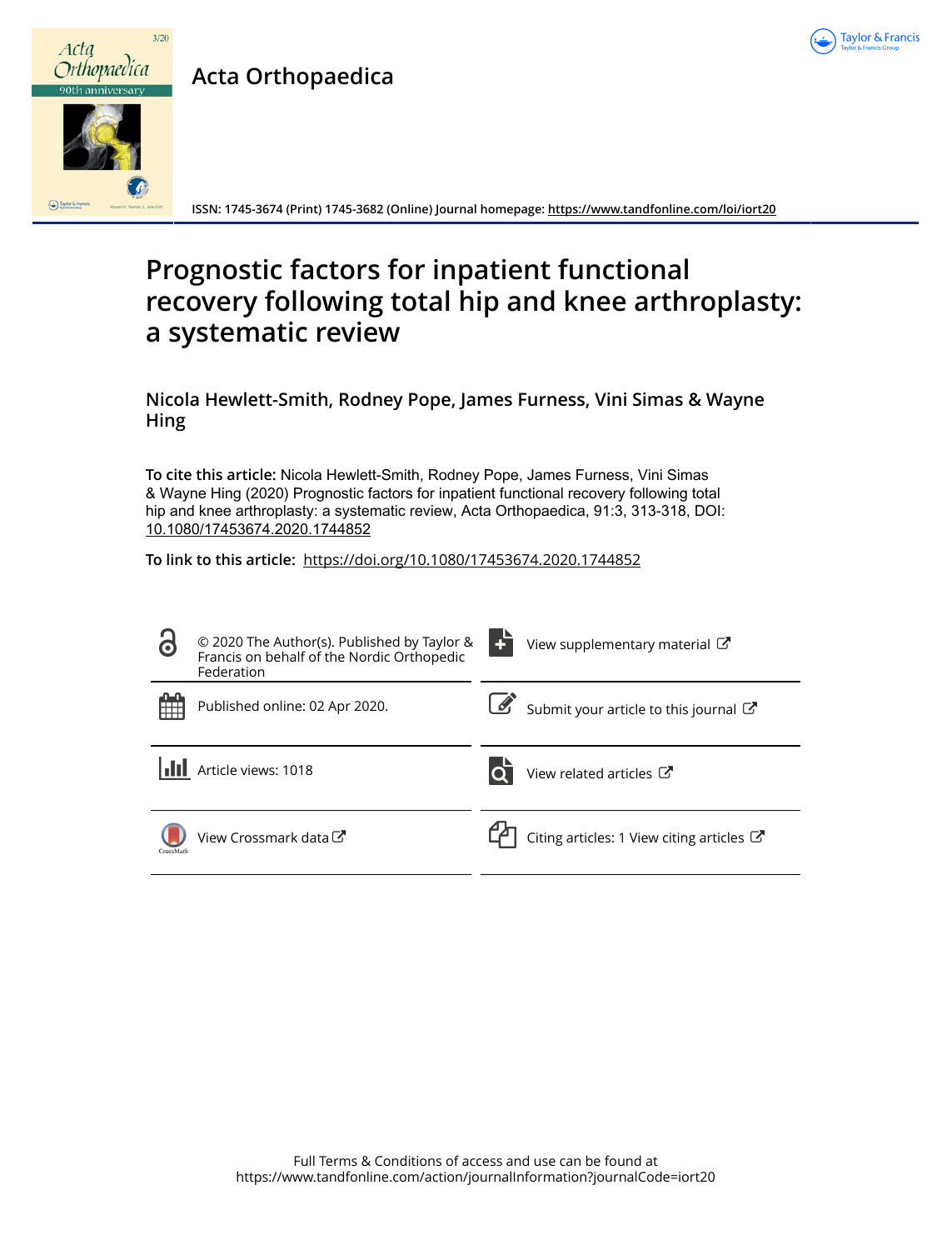# Prognostic factors for inpatient functional recovery following total hip and knee arthroplasty: a systematic review

Nicola HEWLETT-SMITH <sup>1,2</sup>, Rodney POPE <sup>1,3</sup>, James FURNESS <sup>1</sup>, Vini SIMAS <sup>1</sup>, and Wayne HING <sup>1</sup>

<sup>1</sup> Faculty of Health Sciences and Medicine, Bond University, Gold Coast, Australia; <sup>2</sup> Allied Health Department, The Wesley Hospital, Brisbane, Australia;<br><sup>3</sup> School of Community Health, Charles Sturt University, Albury,

Correspondence: nicola.hewlett-smith@uchealth.com.au

Submitted 2019-11-26. Accepted 2020-02-04.

Background and purpose — Essential for safe and timely hospital discharge, inpatient functional recovery following lower limb arthroplasty is also variable. A previous systematic review reported moderate and conflicting levels of evidence regarding patient-related predictors of inpatient recovery for primary total hip arthroplasty (THA). A systematic review of surgical prognostic factors for inpatient recovery following THA or total knee arthroplasty (TKA) is yet to be undertaken. We identified patient and surgical prognostic factors for inpatient functional recovery following THA and TKA; determined whether inpatient functional recovery varies between these procedures; and established whether validated outcome measures relevant to the patient's functional requirements for hospital discharge are routinely assessed.

Patients and methods — Critical Appraisal Skills Programme checklists assessed methodological quality, and a best-evidence synthesis approach determined the levels of evidence supporting individual prognostic factors. PubMed, CINAHL, Embase, Scopus, and PEDro databases were searched from inception to May 2019. Included studies examined patient or surgical prognostic factors and a validated measure of post-operative function within 2 weeks of primary, unilateral THA or TKA.

Results — Comorbidity status and preoperative function are supported by a strong level of evidence for TKA. For THA, no strong level of evidence was found for patientrelated prognostic factors, and no surgical factors were independently prognostic for either arthroplasty site. Limited evidence supports fast-track protocols in the TKA population.

Interpretation — Preoperative screening and optimization is recommended. Assessment of Enhanced Recovery Pathways using validated outcome measures appropriate for the early postoperative period is warranted.

The International Classification of Function, Disability and Health (WHO 2013) describes the interdependent relationship among function, activity, and participation. Following lower limb arthroplasty, functional recovery is key to the independent performance of fundamental activities of daily living (ADL) such as walking, transferring in and out of bed, and climbing stairs; achieving these milestones is necessary for safe and timely hospital discharge (Shields et al. 1995, Hoogeboom et al. 2015, Poitras et al. 2015). Inability to perform basic ADL increases the patient's risk of social isolation, falls, and the need for additional resources such as rehabilitation and community services (Poitras et al. 2015).

To promote rapid recovery, multimodal Enhanced Recovery Pathways (ERP) are increasingly used for lower limb arthroplasty (Scott et al. 2013). However, the success of these pathways is primarily assessed via non patient-centric measures including morbidity and mortality, readmission rates, length of stay (LOS), and organizational economic savings (Husted 2012). Functional recovery is linked to discharge destination, longer-term functional outcomes, quality of life (Elbaz et al. 2015), patient satisfaction (Scott et al. 2012), LOS, and associated costs (Husted et al. 2008, 2010, Ibrahim et al. 2013). However, few studies have specifically examined inpatient functional recovery as an outcome following lower limb arthroplasty, using valid measures.

While studies have considered achievement of hospitalspecific functional discharge criteria, these constitute neither a standardized nor a validated outcome measure. Whilst LOS may be influenced by wide-ranging factors (Husted et al. 2008, 2010, 2011, Den Hertog et al. 2012, Napier et al. 2013, Elings et al. 2016), inpatient functional recovery is commonly thought to be primarily affected by patient and surgical factors.

Surprisingly, inpatient functional recovery has been investigated by a single systematic review. Based on the results of 2

*© 2020 The Author(s). Published by Informa UK Limited, trading as Taylor & Francis Group, on behalf of the Nordic Orthopedic Federation. This is an Open Access article distributed under the terms of the Creative Commons Attribution License (http://creativecommons.org/licenses/by/4.0/), which permits unrestricted use, distribution, and reproduction in any medium, provided the original work is properly cited. DOI 10.1080/17453674.2020.1744852*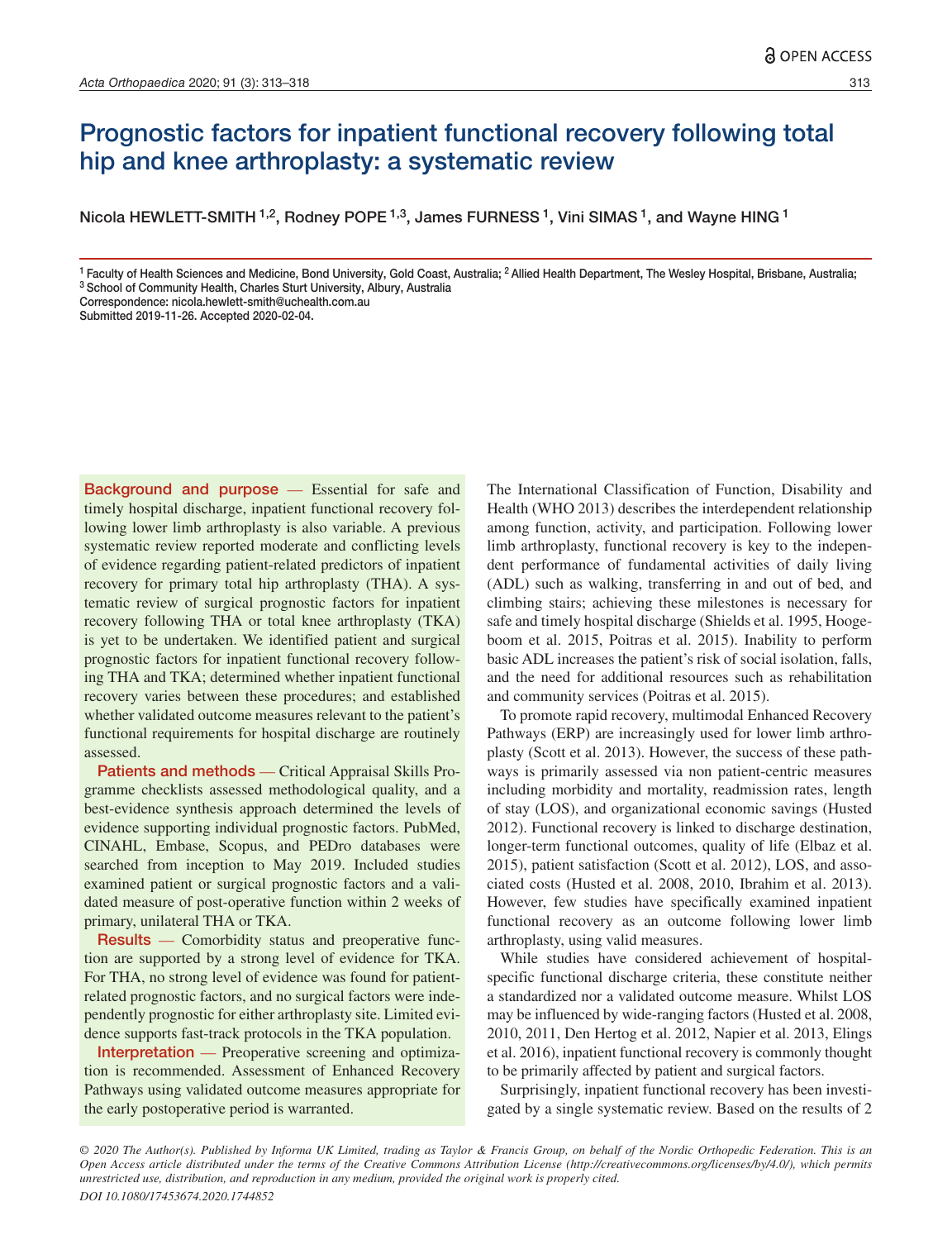|  |  | Table 1. Eligibility criteria |  |
|--|--|-------------------------------|--|
|--|--|-------------------------------|--|

| Criteria                  | Inclusion                                                                                                                                                                    | Exclusion                                                                                                                                                                                                                           |
|---------------------------|------------------------------------------------------------------------------------------------------------------------------------------------------------------------------|-------------------------------------------------------------------------------------------------------------------------------------------------------------------------------------------------------------------------------------|
| Population                | Humans undergoing primary elective<br>total hip or knee arthroplasty                                                                                                         | Bilateral total hip or knee arthroplasty<br>Unicompartmental knee arthroplasty<br>Hip joint re-surfacing<br>Arthroplasty performed secondary to fracture (trauma or pathological)                                                   |
| Context                   | Australian and international studies carried<br>out in public and private hospital settings                                                                                  | Studies not carried out within a public or private hospital<br>Articles not reporting primary research                                                                                                                              |
| Language                  | All languages                                                                                                                                                                | Studies where language translation was not possible. However,<br>these studies were noted for completeness, prior to exclusion                                                                                                      |
| Recency<br>of publication | All date periods preceding the search date                                                                                                                                   |                                                                                                                                                                                                                                     |
| Time period               | Studies examining outcomes in the early<br>postoperative period ( $\leq$ 2 weeks postoperatively)                                                                            | Studies where the postoperative time point at which outcome<br>measures were assessed is not specified or was > 2 weeks                                                                                                             |
| Prognostic                |                                                                                                                                                                              |                                                                                                                                                                                                                                     |
| factors                   | Studies examining the relationship between 1 or<br>more surgical or patient-related prognostic factors<br>and functional performance or patient-reported<br>outcome measures | Studies where the prognostic factors of interest pertained only to<br>determining the efficacy of a treatment intervention, the specific<br>properties of the prosthesis used or patient genetic, blood, or<br>radiological markers |
| Outcomes                  | Studies examining at least 1 validated functional<br>performance or patient reported outcome measure<br>indicating postoperative functional recovery                         |                                                                                                                                                                                                                                     |

studies, Elings et al. (2015) reported moderate and conflicting levels of evidence regarding the association between patientrelated factors and inpatient functional recovery. Therefore, this systematic review examines the evidence for patient and surgical prognostic factors for inpatient functional recovery following both total hip arthroplasty (THA) and total knee arthroplasty (TKA); determines whether inpatient functional recovery varies between these procedures; and identifies whether validated outcome measures relevant to the patient's functional requirements for hospital discharge are routinely assessed. The identification of surgical prognostic factors may provide an opportunity to refine ERP, whilst patient-related factors may aid in identifying those at risk of delayed recovery, enabling medical optimization, prehabilitation, and early discharge planning (Oosting et al. 2016).

## Method

The systematic review protocol was registered with PROS-PERO (PROSPERO Registration: CRD42019136206), and reporting is in accordance with the PRISMA statement. A comprehensive search of PubMed, CINAHL, Embase, Scopus, and PEDro databases was undertaken on May 31, 2019. The search strategy included key search terms relating to prognostic factors, hip and knee arthroplasty, and function. Subject headings specific to individual databases were utilized, and wildcards employed. No date range or language filters were applied. The PubMed/MEDLINE search strategy is presented in Appendix 1. Reference lists were also examined to capture all potentially eligible publications. Eligibility criteria (Table

1) were established and applied to the search results during initial screening of titles and abstracts. Final selection of articles based on full text review was performed independently by 2 reviewers. Differences were resolved by consensus.

Critical Appraisal Skills Programme (CASP) (2019a, 2019b, 2019c) checklists were used to address the methodological quality of the differing study designs and examine external validity, internal validity (bias), internal validity (confounding), and statistical power. To grade methodological quality, a scoring system was devised by the reviewers, and applied to each CASP checklist. Subsequently, Questions 7 and 8 of each checklist, and Question 12 of the Cohort Studies checklist were modified to elicit a "Yes," "No," or "Can't tell" response (Appendix 2). For each checklist question, a "Yes" response scored 1, and a response of "Can't tell" or "No" scored 0; for questions involving a 2-part answer, parts (a) and (b) were scored separately. Using this system, the CASP checklists for Randomized Controlled Trials, Case Control Studies, and Cohort Studies had a maximum possible score of 11, 12, and 14, respectively. Scores were converted to a percentage and ranges were determined (by the reviewers) to reflect methodological quality as follows: < 30% low quality, 31–65% medium quality, and  $> 65\%$  high quality. Studies were independently appraised by 2 reviewers, and Cohen's Kappa (κ) (Cohen 1960) assessed level of agreement; differences were resolved by discussion and consensus.

Extracted data was tabulated, including: study design, context, sample size, demographics, arthroplasty site, prognostic factors, validated measures of postoperative functional recovery, and the time points at which these were assessed. Metaanalysis was not possible due to the methodological hetero-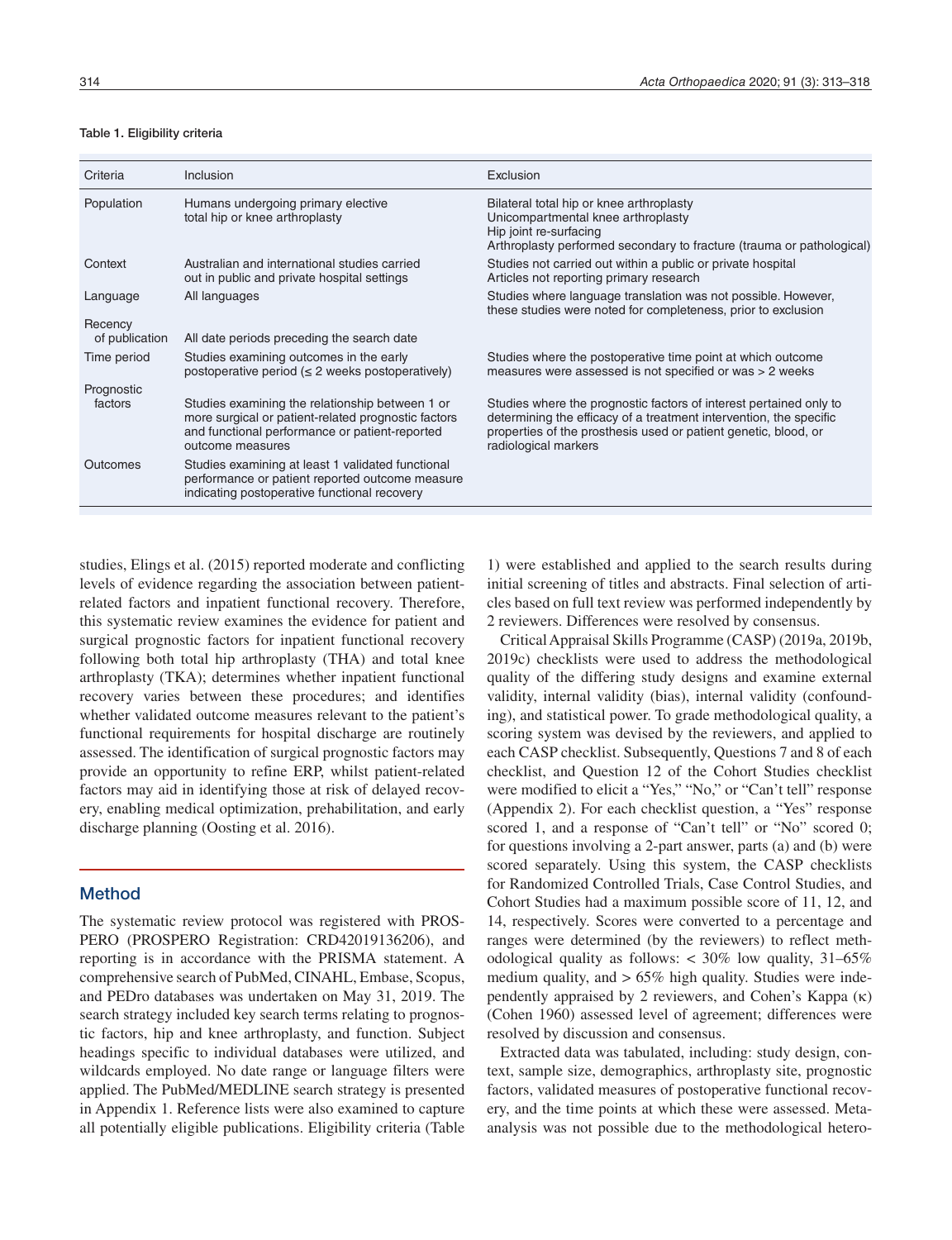

PRISMA flow diagram.

geneity of included studies, therefore a best evidence synthesis approach was employed. Evidence levels were ranked as follows: strong evidence is provided by  $\geq 2$  studies with low risk of bias and by generally consistent findings in all studies  $\geq 75\%$  of the studies reported consistent findings); moderate evidence is provided by 1 low risk of bias study and  $\geq 2$  moderate/high risk of bias studies or by  $\geq 2$  moderate/high risk of bias studies and by generally consistent findings in all studies  $(\geq 75\%)$ ; limited evidence is provided by  $\geq 1$  moderate/high risk of bias studies or 1 low risk of bias study and by generally consistent findings  $(≥ 75\%)$ ; conflicting evidence is provided by conflicting findings (< 75% of the studies reported consistent findings) (Eijgenraam et al. 2018).

### **Results**

The search identified 7,724 records and, following screening, 17 studies were included (Figure). These incorporated 1,171 THA and 1,662 TKA procedures. 8 studies investigated THA, 8 TKA, and 1 both procedures (Table 2, see Supplementary data). 12 studies examined patient-related factors (Table 3, see Supplementary data) and 9 studies investigated surgical factors (Table 4, see Supplementary data). Numerous tools evaluated comorbidity status and preoperative function. Postoperative functional recovery was assessed via 14 different validated functional performance and patient-reported outcome measures (PROM). Assessment time points varied significantly between studies within the 2-week postoperative period.

Critical appraisal results are presented in Appendix 3; 7 studies were rated as high methodological quality, 7 as medium quality, and 3 as low quality. There was strong level of agreement between the two reviewers' judgements ( $\kappa$  = 0.944, p < 0.001). The best-evidence synthesis for prognostic factors for early functional recovery following THA and TKA is presented in Tables 5 and 6 respectively (see Supplementary data).

The heterogeneity of outcome measures employed in the included studies is presented in Appendix 4. Only 7 studies utilized objective outcome measures that assess key functional tasks representative of ADL required for discharge. The Modified Barthel Index (MBI; Shah et al. 1989), Iowa Level of Assistance Scale (ILAS; Shields et al. 1995) and modified Iowa Level of Assistance Scale (mILAS; Oldmeadow et al. 2006) each assess tasks including bed or chair transfers, ambulation, stair climbing, and the amount of assistance required for their achievement. However, the mILAS was further modified (from that published by Oldmeadow et al. 2006) in 2 studies (Elings et al. 2016, van der Sluis et al. 2017) and only partially implemented in all 4 studies where it was assessed, potentially compromising its validity, the generalizability of results and also the ability to compare outcomes between studies. Morri et al. (2016) describe the scoring method for the ILAS inaccurately, casting doubt on the validity of its implementation.

#### **Discussion**

This systematic review examines the evidence for patientrelated and surgical prognostic factors for inpatient functional recovery following THA and TKA; determines whether inpatient functional recovery varies depending on arthroplasty site; and identifies whether inpatient functional recovery was assessed using validated outcome measures relevant to the patient's functional requirements for hospital discharge.

The level of evidence for patient-related prognostic factors and inpatient functional recovery differs between THA and TKA populations. However, associations between timed and observational performance measures of preoperative physical function or comorbidity status (ASA grade) and inpatient recovery was evident for both arthroplasty sites. Conflicting evidence exists for body mass index (BMI) and age as prognostic factors in both arthroplasty populations. The role of sex was supported by limited evidence and conflicting evidence in TKA and THA studies, respectively.

These results contrast to those published by Elings et al. (2015), which (based on 2 included studies) reported moderate-level evidence for preoperative ADL status, female sex, and BMI; and conflicting evidence for increased age, as prognostic factors of delayed inpatient recovery following THA. Moderate-level evidence indicated no association for ASA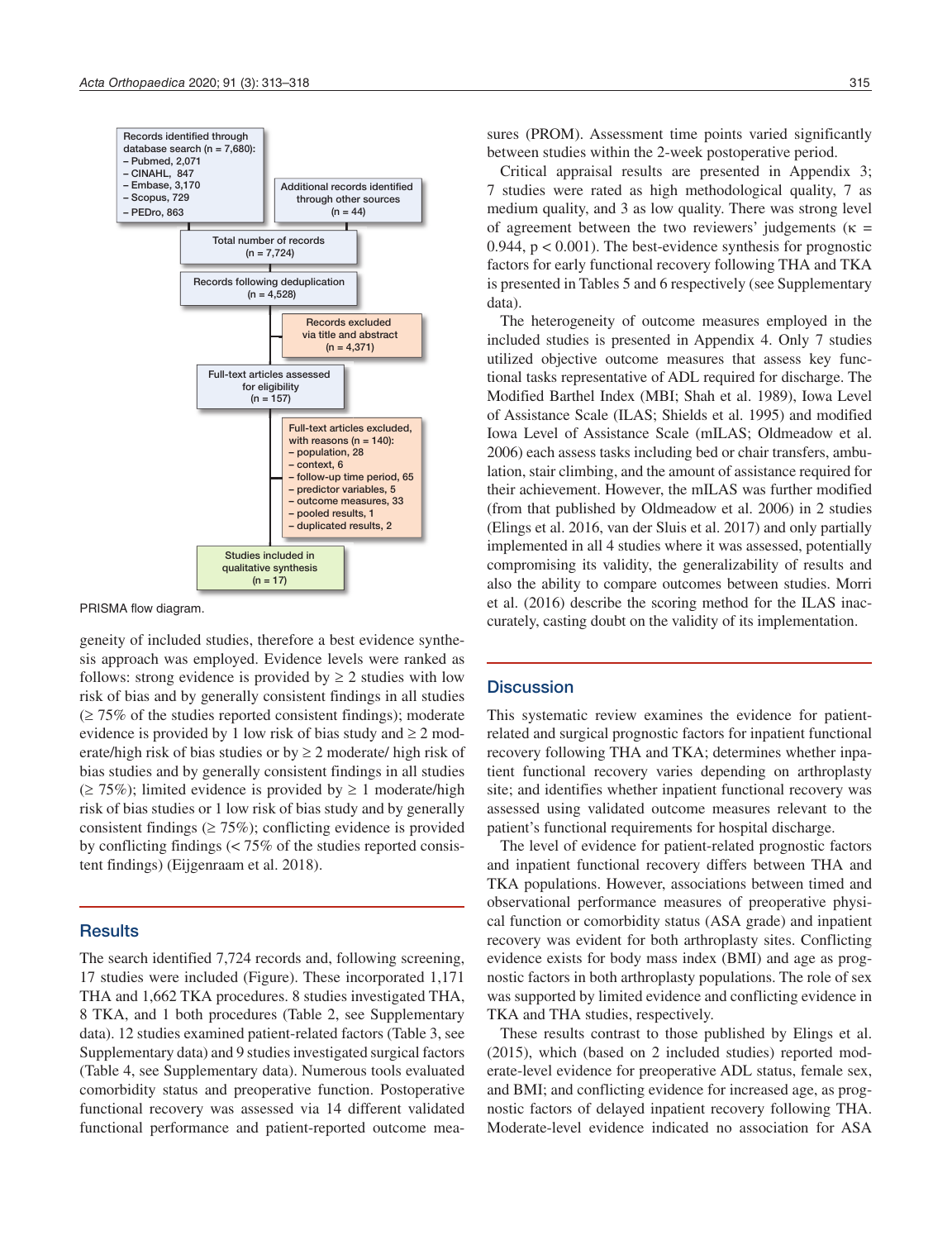grade; however, it should be noted this result was based on the findings of a single study. Greater comorbidity (Charnley class C), poorer preoperative functional performance (10 meter walk test, Timed Up and Go [TUG]), and increased age were also confirmed prognostic factors of delayed functional recovery in a further study of 294 THA patients (Oosting et al. 2016), which did not meet inclusion criteria in this review due to some participants undergoing revision surgery.

In summary, preoperative function has consistently been associated with early postoperative function following THA and TKA. The roles of increased comorbidity, older age, sex, and BMI must also be considered. The confirmation of these prognostic factors highlights the need for routine preoperative patient screening. Screening could be implemented conjointly with the decision to proceed to surgery, thus maximizing the preoperative window. Simple performance measures may identify patients potentially at risk of delayed recovery, providing the opportunity for preoperative medical and functional optimization, and prompt discharge planning (Elings et al. 2015, Oosting et al. 2016). Prehabilitation has been demonstrated to improve preoperative function (Swank et al. 2011, Clode et al. 2018) and may successfully be implemented via telerehabilitation (Doiron-Cadrin et al. 2019), thereby capturing patients with reduced access (Westby et al. 2010), whilst avoiding significant cost burden to both patients and healthcare organizations (Fusco and Turchetti 2016).

This review did not identify any surgical factors that were independently prognostic for postoperative functional recovery. Although the overall methodological quality of studies examining surgical factors was of a moderate to high level, sample sizes were small (40–67 participants) in 4 studies, and 3 studies did not report confidence intervals for their results. These results suggest that individual surgical factors may not significantly impact recovery and rather that ERP or Fast-track pathways, which address many aspects of the surgical pathway, are more effective in promoting early functional return. Further research is required to assess the impact of ERP using validated functional outcome measures.

Differences in the pattern of inpatient recovery following THA and TKA require further research. A single study (Kennedy et al. 2006) modelled the recovery pattern for both sites of arthroplasty; however, the methodological quality of this study limits the generalizability of the results. Hierarchical linear modelling was used due to the varied patient numbers and lack of standardization of postoperative time points, and several confounding factors were not accounted for. LOS was reported in 12 studies and appears to range from 2 to 39 days, with 9 studies stating or implying the use of discharge criteria. Due to the heterogeneity of studies with regard to the presence or type of discharge criteria used, how rigorously the discharge criteria were implemented, and when and how functional recovery was assessed, there is insufficient evidence to determine whether inpatient functional recovery differs by arthroplasty site.

Validated tools for assessing short-term postoperative function following lower limb arthroplasty are lacking (Kimmel et al. 2016, Poitras et al. 2016). Currently there is no gold standard for evaluating functional recovery in acute hospital inpatients (Kimmel et al. 2016), which may explain the heterogeneity of outcome measures employed. Several PROMs including the Lower Extremity Function Scale, Knee injury and Osteoarthritis Outcome Score, and WOMAC are appropriate for assessing longer-term functional outcomes as they address more advanced functional activities (Poitras et al. 2016) however these activities are not achieved within the acute recovery phase and are not reflective of ADL required for hospital discharge.

Low to moderate correlations are reported between PROMs and performance measures in the early postoperative period following THA and TKA (Mizner et al. 2011, Poitras et al. 2016). PROMs are subjective and may be influenced by many factors (Poitras et al. 2016), including perceived level of exertion (Mizner at al. 2011), anxiety, and expectations regarding recovery (Salmon et al. 2001b); therefore performance-based measures are necessary to objectively assess actual patient function (Mizner et al. 2011). However, performance measures should be clinically relevant, easily integrated into routine postoperative assessment, appropriate to the time point at which they are assessed, and implemented in a standardized manner to enable evaluation of patient outcomes across organizations. PROMs have been adopted by some National Joint Registries to record longer-term functional outcomes. Similar integration of standardized performance-based assessments could aid in generating a database of early postoperative functional outcomes, thus providing more pertinent information than LOS comparisons.

A strength of this review is the broad search undertaken with few exclusion criteria to ensure all available evidence regarding patient-related and surgical prognostic factors and inpatient functional recovery following THA and TKA was captured. Studies published in all languages were considered for inclusion. There are also several limitations. The heterogeneity of outcome measures assessed and, additionally, the modification, or varied and partial implementation of valid outcome measures (in particular the mILAS) limits the comparison of results between studies. For this reason a metaanalysis was not possible. Not all included studies published results for their early postoperative time points. Moreover, not all studies reported 95% confidence intervals, therefore the significance of some results may be questioned. None of the included studies collected data within the last 4 years, thus the potential impact of more recent surgical advances including muscle-sparing surgical approaches and robotic-assisted surgery has not been assessed. For the purpose of screening, studies where joint ROM was the only postoperative outcome measure examined were excluded. Although a noted contributor, joint ROM alone is not sufficient to enable mobility or the performance of ADL.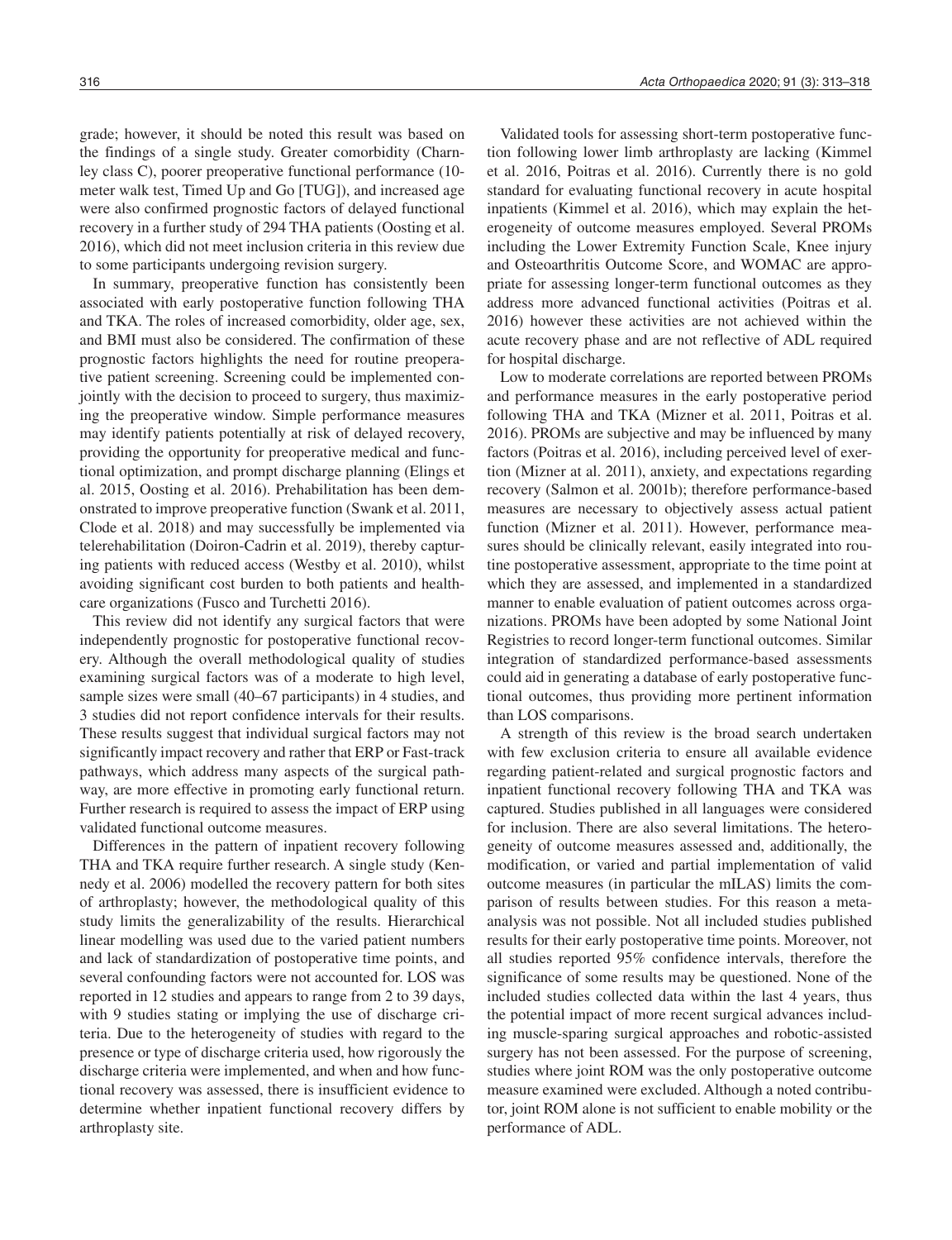#### *Conclusion*

Based on the findings of this review, there is strong level of evidence that comorbidity status determined by ASA grade, and preoperative functional status assessed by the TUG are prognostic factors for inpatient functional recovery following TKA. No strong level of evidence was found for patientrelated prognostic factors for inpatient recovery following THA. No surgical factors were found to be independent prognostic factors for inpatient recovery following either THA or TKA; however, limited evidence supports Fast-track protocols in the TKA population. Studies assessing inpatient functional recovery are heterogeneous. Variance in methodological quality, variables examined, outcome measures, and the time points at which they are assessed makes comparison of results difficult. With shorter LOS desirable, preoperative screening is recommended to identify patients at risk of delayed inpatient recovery enabling prehabilitation, medical optimization, and early discharge planning. Valid, standardized performance measures assessing basic functional tasks would assist in objectively determining patient readiness for discharge (Shields et al. 1995), evaluating the success of ERP interventions (Poitras et al. 2016), and enable benchmarking across organizations. Surgical advances in lower limb arthroplasty and their impact on impatient functional recovery are also worthy of investigation.

#### *Funding and potential conflicts of interest*

This research was supported by an Australian Government Research Training Program Scholarship.

Each author certifies that he or she has no commercial associations that might pose a conflict of interest in connection with the submitted article.

#### *Data statement*

N H-S is registered with the data repository Open Science Framework.

#### *Supplementary data*

Tables 2–6 and Appendices 1–4 are available as supplementary data in the online version of this article, http://dx.doi.org/ 10.1080/17453674.2020.1744852

Conception/planning: NH-S, RP, WH. Initial screening: NH-S. Full text review: NH-S, VS. Data extraction: NH-S, VS. Critical appraisal: NH-S, VS. Best evidence synthesis: NH-S, JF. Results: NH-S, RP, JF. Discussion/ conclusion: NH-S, RP, JF, WH. Formatting/editing: NH-S, RP, JF, WH.

The authors wish to acknowledge Ross Ferguson (The Wesley Hospital) and David Honeyman (Bond University) for their support and contributions.

*Acta* thanks Petri Virolainen and André Stark for help with peer review of this study.

- Bade M J, Kittelson J M, Kohrt W M, Stevens-Lapsley J E. Predicting functional performance and range of motion outcomes after total knee arthroplasty. Am J Phys Med Rehabil 2014; 93: 579-85.
- Carli F, Clemente A, Asenjo J F, Kim D J, Mistraletti G, Gomarasca M, Morabito A, Tanzer M. Analgesia and functional outcome after total knee arthroplasty: periarticular infiltration vs continuous femoral nerve block. Br J Anaesthesia 2010; 105(2): 185-95.
- Carmichael N M E, Katz J, Clarke H, Kennedy D, Kreder H J, Gollish J, McCartney C J L. An intensive perioperative regimen of pregabalin and celecoxib reduces pain and improves physical function scores six weeks after total hip arthroplasty: a prospective, randomized controlled trial. Pain Res Manag 2013; 18(3): 127-32.
- Clode N J, Perry M A, Wulff L. Does physiotherapy prehabilitation improve pre-surgical outcomes and influence patient expectations prior to knee and hip joint arthroplasty? Int J Orthop Trauma Nurs 2018; 30: 14-19.
- Critical Appraisal Skills Programme. CASP (Case Control Study) Checklist. 2019a [online]. Available at: https://casp-uk.net Accessed: August 2019.
- Critical Appraisal Skills Programme. CASP (Cohort Study) Checklist. 2019b [online]. Available at: https://casp-uk.net Accessed: August 2019.
- Critical Appraisal Skills Programme. CASP (Randomized Controlled Trial) Checklist. 2019c [online]. Available at: https://casp-uk.net Accessed: August 2019.
- Cohen J. A coefficient of agreement for nominal scales. Educ Psychol Meas 1960; 20: 37-46.
- Den Hertog A, Gliesche K, Timm J, Mühlbauer B, Zebrowski S. Pathway-controlled fast-track rehabilitation after total knee arthroplasty: a randomized prospective clinical study evaluating the recovery pattern, drug consumption, and length of stay. Arch Orthop Trauma Surg 2012; 132: 1153-63.
- Doiron-Cadrin P, Kairy D, Vendittoli P-A, Lowry V, Poitras S, Desmeules F. Feasibility and preliminary effects of a tele- prehabilitation program and an in-person prehabilitation program compared to usual care for total hip or knee arthroplasty candidates: a pilot randomized controlled trial. Disabil Rehabil 2019; 13: 1-10.
- Eijgenraam S, Reijman M, Bierma-Zeinstra S, Van Yperen D, Meuffels D. Can we predict the outcome of arthroscopic partial meniscectomy? A systematic review. Br J Sports Med 2018; 52(8): 514-21.
- Elbaz A, Debbi E, Segal G, Mor A, Bar-Ziv Y, Benkovich V, Shasha N, Shoham-Blonder R, Fruchter G, Debi R. New approach for the rehabilitation of patients following total knee arthroplasty. Physiother 2015; 101(1): e412 e413.
- Elings J, Hoogeboom T, van der Sluis G, van Meeteren N L U. What preoperative patient-related factors predict inpatient recovery of physical functioning and length of stay after total hip arthroplasty? A systematic review. Clin Rehabil 2015; 29(5): 477-92.
- Elings J, Van Der Sluis G, Goldbohm R A, Garre F G, De Gast A, Hoogeboom T, Van Meeteren N L. Development of a risk stratification model for delayed inpatient recovery of physical activities in patients undergoing total hip replacement. J Orthop Sports Phys Ther 2016; 46(3): 135-43.
- Fransen B L, Hoozemans M J M, Argelo K D S, Keijser L C M, Burger B J. Fast-track total knee arthroplasty improved clinical and functional outcome in the first 7 days after surgery: a randomized controlled pilot study with 5-year follow-up. Arch Orthop Trauma Surg 2018; 138: 1305-16.
- Fusco F, Turchetti G. Telerehabilitation after total knee replacement in Italy: cost-effectiveness and cost-utility analysis of a mixed telerehabilitationstandard rehabilitation programme compared with usual care. BMJ Open 2016; 6: e009964.
- Hoogeboom T, van Meeteren N, Schank K, Kim R, Miner T, Stevens-Lapsley J. Risk factors for delayed inpatient functional recovery after total knee arthroplasty. Biomed Res Int 2015; Article ID 167643, 5 pages.
- Husted H. Fast-track hip and knee arthroplasty: clinical and organisational aspects. Acta Orthop Oct 2012; 83 (Suppl. 346): 2-38 (thesis, incorporates 9 articles).
- Husted H, Holm G, Jacobsen S. Predictors of length of stay and patient satisfaction after hip and knee replacement surgery: fast-track experience in 712 patients. Acta Orthop 2008; 79(2): 168-73.